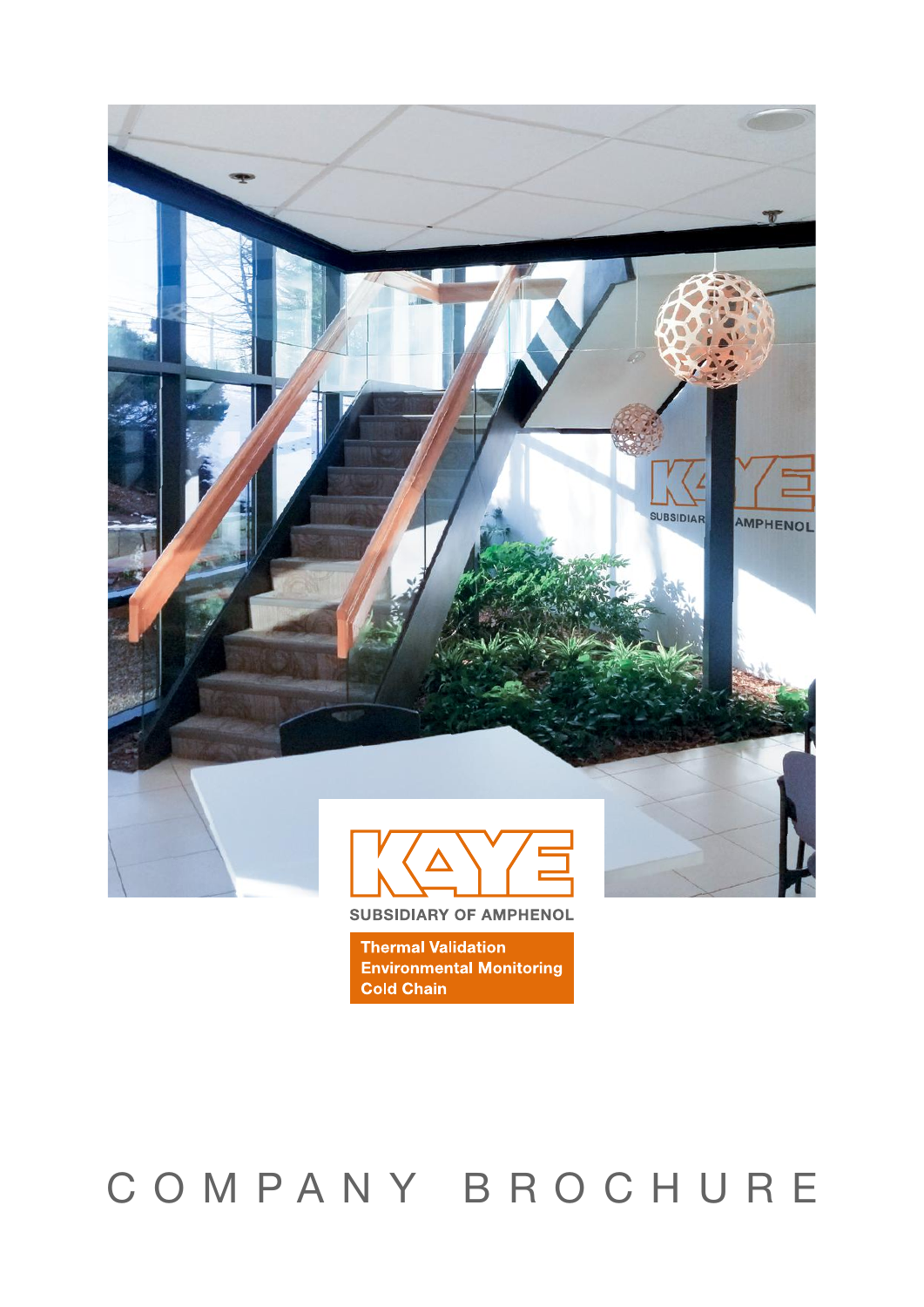## About Kaye

For more than 60 years, Kaye has been the leader in providing high-accuracy validation and measurement systems to the life sciences industry. For applications from thermal process validation and environmental monitoring to sensor calibration, Kaye technology has provided the most accurate, reliable, and user-friendly measuring systems available in the market today.

The systems are custom designed to meet the specific needs and regulatory requirements (21 CFR Part 11, Data Integrity, etc.) for validation and continuous monitoring. Kaye equipment has

become the standard for helping customers increase validation process efficiency and document the results. The Kaye product range is designed to meet the most demanding requirements for process improvement, thermal validation and reporting. Specializing in providing turnkey system solutions and supporting them with unmatched technical service, we offer a complete range of wired systems, wireless systems, RF-based real-time systems, temperature standards, baths, thermocouples and fittings, all designed to provide the most accurate process measurement available.



## About Amphenol

Amphenol is one of the largest manufacturers of interconnect products in the world. The Company designs, manufactures and markets electrical, electronic and fiber optic connectors, coaxial and flat-ribbon cable, and interconnect systems. The primary end markets for the Company's products are communications and information processing markets, including cable television, cellular telephone and data communication and information processing systems; aerospace and military electronics; and automotive, rail and other transportation and industrial applications.

## About Amphenol Advanced Sensors

Amphenol Advanced Sensors is a leading innovator in advanced sensing technologies and innovative embedded measurement solutions customized for regulatory and industry driven applications, creating value by providing critical information for realtime decisions. Covering sensors technologies for pressure, temperature, level, speed, position, gas & air quality, moisture, vibration, concentration and ultrasonic. Serving transportation, medical, industrial and pharmaceutical applications.

Founded 2013

6.800+ global employees

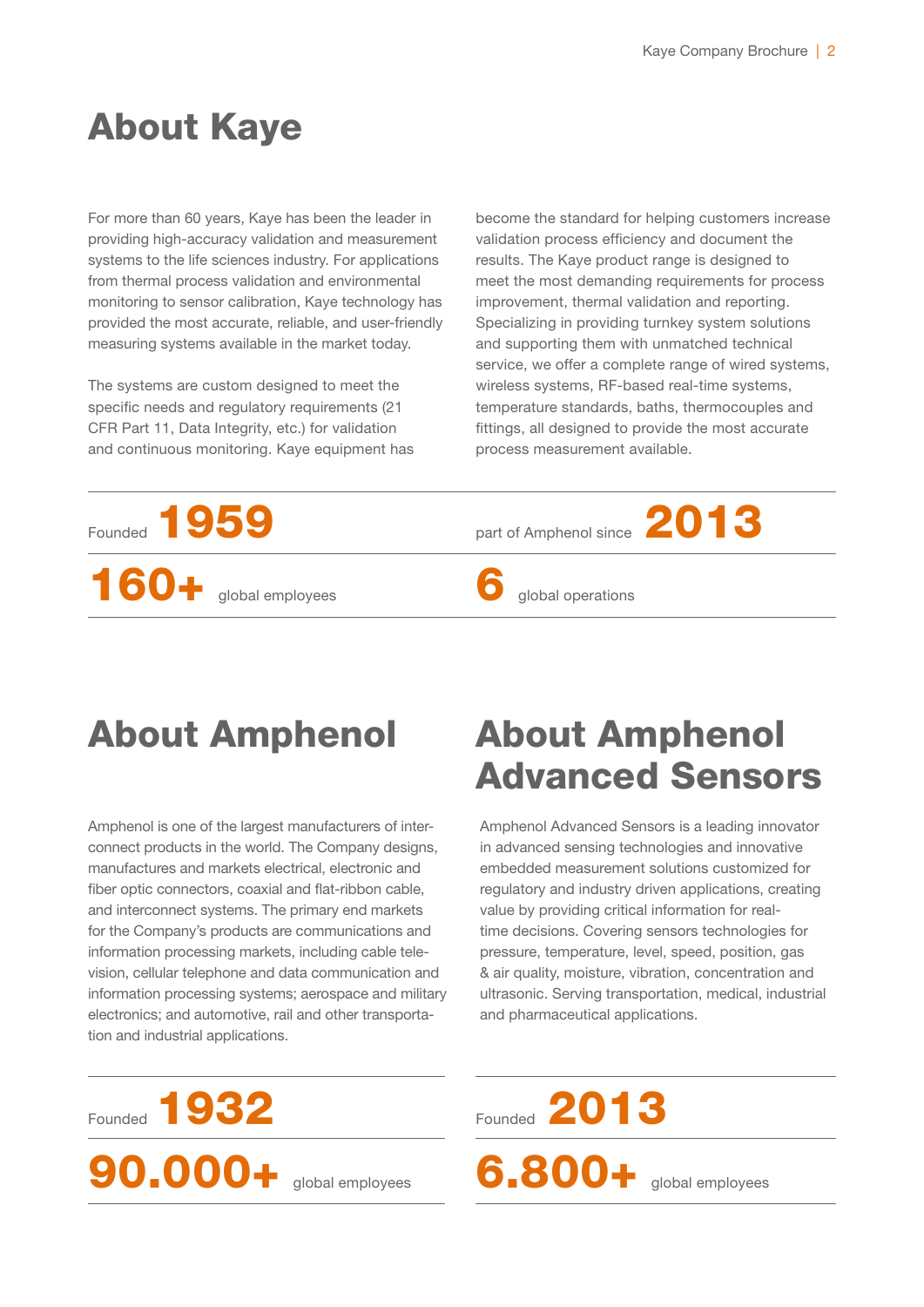## Kaye Products

### VALIDATOR® AVS

#### Wired Thermal Validation System

The Kaye Validator AVS (Advanced Validation System) is a state-of-the-art validation system designed to meet current regulatory requirements for Thermal Validation and Data Integrity.

The Validator AVS combines high accuracy measure-ments, automated sensor calibration, intuitive metro style user interface, and extensive reporting to simplify the complete validation process.

The Validator AVS is the successor of the widely recognized Kaye Validator 2000, the accepted standard in wired validations systems for over 20 years.

#### Features and Benefits

- ∙ Hardened, dedicated validation console
- ∙ Asset centric data management concept
- ∙ Intuitive metro-style user interface
- ∙ Portable validation console pre-loaded software
- ∙ Dedicated to validation tasks
- ∙ Simplified compliance and easy validation
- ∙ Data Integrity and 21 CFR Part 11 compliant
- ∙ Direct connection via docking mechanism/ Wi-Fi and Ethernet
- ∙ Console can be used to interface with multiple AVS units
- ∙ Stand-alone operation
- ∙ Reliable data safety by smart redundancy concept
- ∙ Battery backup 3 hours
- ∙ Enhanced connectivity
- ∙ Increased scan speed

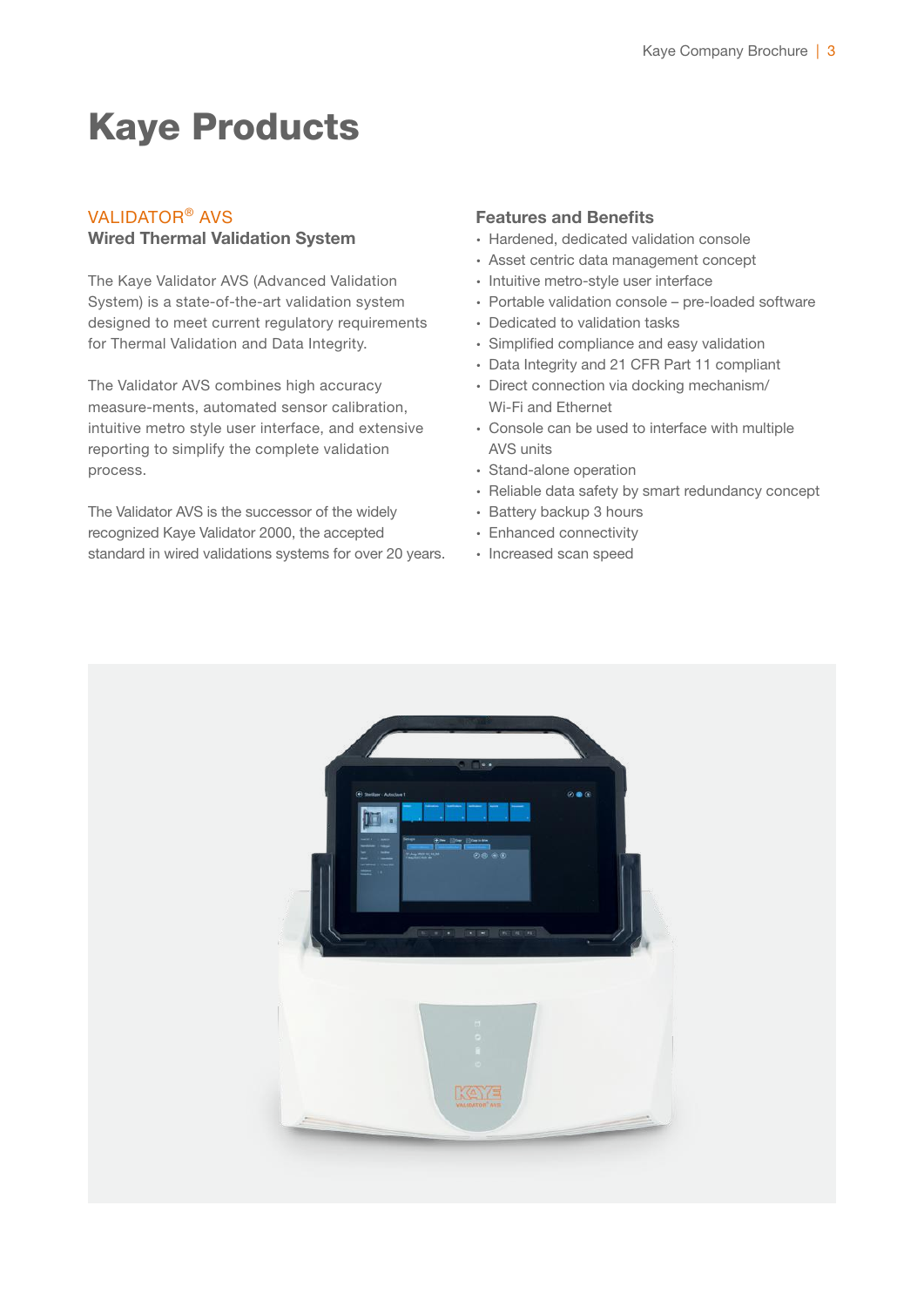## VALPROBE® RT Real Time Data Logger System

Kaye ValProbe RT (Real-Time) is a wire-free realtime process validation and monitoring system designed around the measurement and reporting requirements of the most intensely regulated industries.

It is a state-of-the-art validation system design that meets industry and regulatory (FDA/GAMP) requirements for thermal validation. The ValProbe RT system combines high accuracy measurements,

automated sensor verification, an intuitive metro style user interface, and extensive reporting to simplify the complete validation process.

Kaye ValProbe RT is the successor of the widely recognized Kaye ValProbe, the accepted standard in wireless validations systems for over 15 years. The ValProbe RT family of data loggers provide accurate, convenient, and reliable process measurement for a wide range of pharmaceutical and medical device applications. The wireless design greatly simplifies monitoring and validation of severe and hard-to-reach environments.





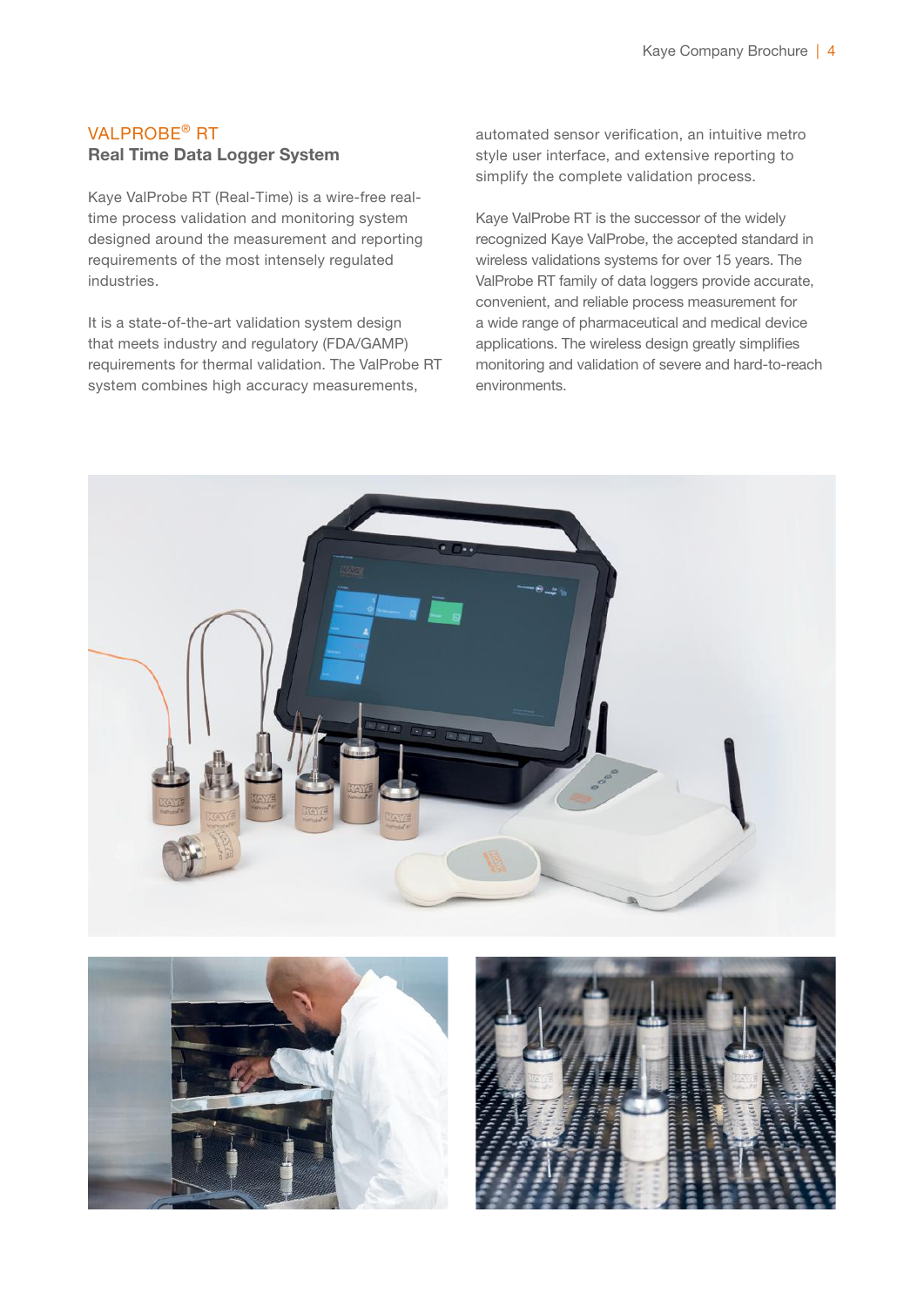## RF VALPROBE® II

### High Accuracy Measurement of Temperature and Humidity

The Kaye RF ValProbe II integrates breakthrough RF Mesh technology with enhanced technology thermal validation in situ loggers. The Kaye RF ValProbe II loggers operating range of -40°C to +60°C and temperature sensor range of -200°C to +200°C make them ideal for real-time RF validation and monitoring of environmental chambers, warehouses, freezers, refrigerators and steam-inplace (SIP) applications.

The RF ValProbe II system utilizes a 2.4 GHz RF Mesh network and redundant data storage to provide ultra-reliable and robust communications and storage of critical data. Additional safeguards guarantee data integrity, storage and compliance with regulatory requirements.

The RF ValProbe II system is comprised of RF wireless loggers, a base station and software. The loggers provide high accuracy measurement of temperature, humidity, and any 4 to 20mA or 0 to 10V output.

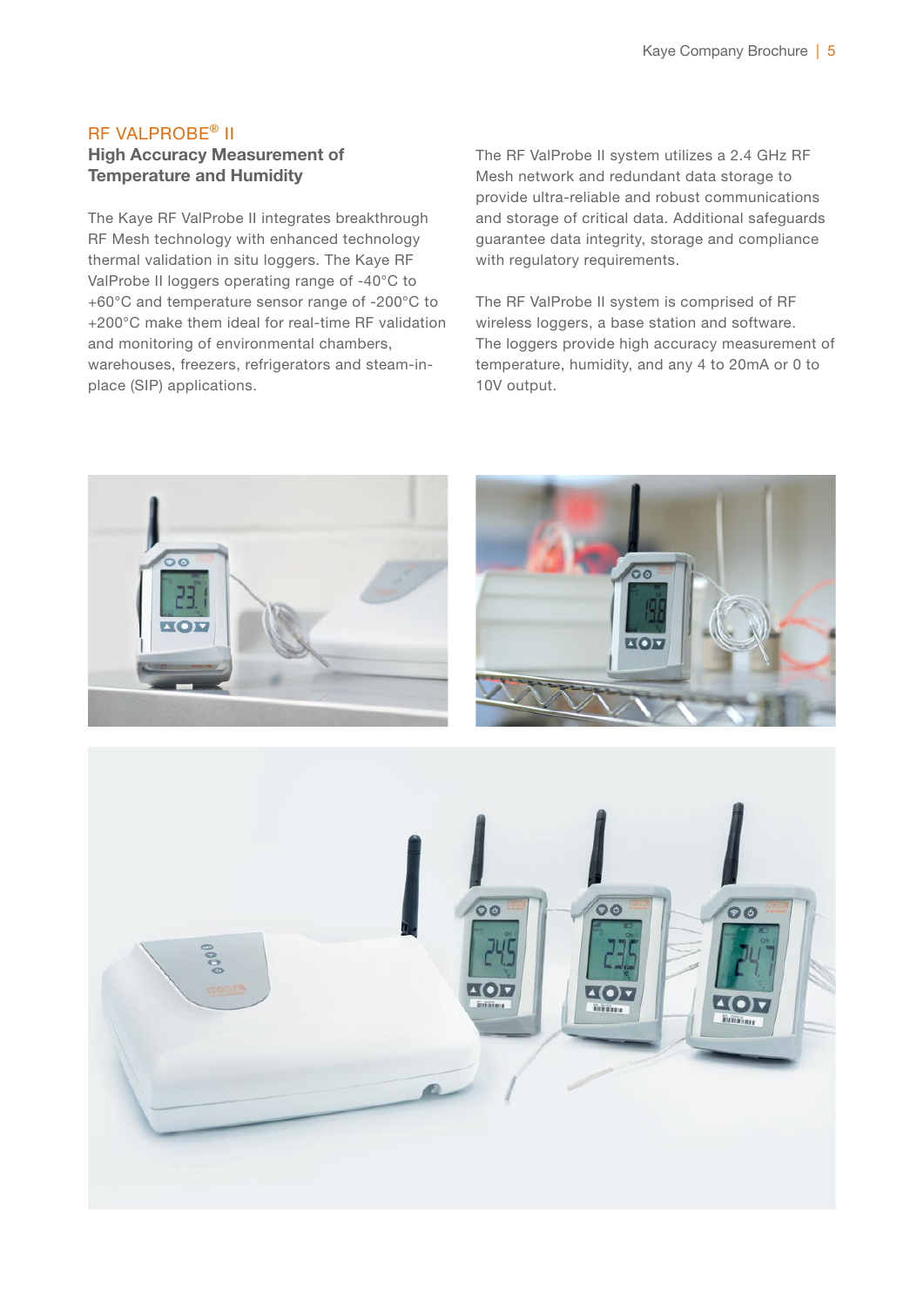### LABWATCH® IOT Centralized Monitoring, Alarming, and Reporting System

The LabWatch IoT is a cloud-based continuous monitoring and alarming system designed to ensure that your critical products are maintained within a defined tolerance. Know the status of your products 24 hours a day, 7 days a week. LabWatch IoT brings smart asset monitoring, advanced predictive intelligence, intelligent alarming/notification, reporting, and secure and reliable data storage through a hosted cloud environment.

Without expensive servers, or running IT costs, LabWatch IoT takes away the headache of implementing operating system software patches, data backups and installation of local monitoring software. Add to the point that all access to the LabWatch IoT can be performed through any standard web browser, on any platform – either

desktop or mobile, you will find that the new LabWatch IoT monitoring system works for you. Integrating high quality sensors, latest wireless and wired technologies for communication, redundancy and networking abilities into an easy-to-use Data Management Solution. LabWatch IoT combines precision monitoring with effective alarming, flexible web-based reporting and secure data archiving using AWS cloud management.

LabWatch IoT detects system excursions and can alarm personnel wherever they are, using email/ SMS, web message boards on mobile based platforms. It documents all critical parameters of your facilities and processes without needing to generate stacks of paper. The cloud-based system creates a secure audit trail of events and alarms, actions taken by relevant personnel and provides ready access to the historical data. All user interactions are logged using electronic signatures, with the ability to have either sign only, or sign and verify confirmation on every validated entry.

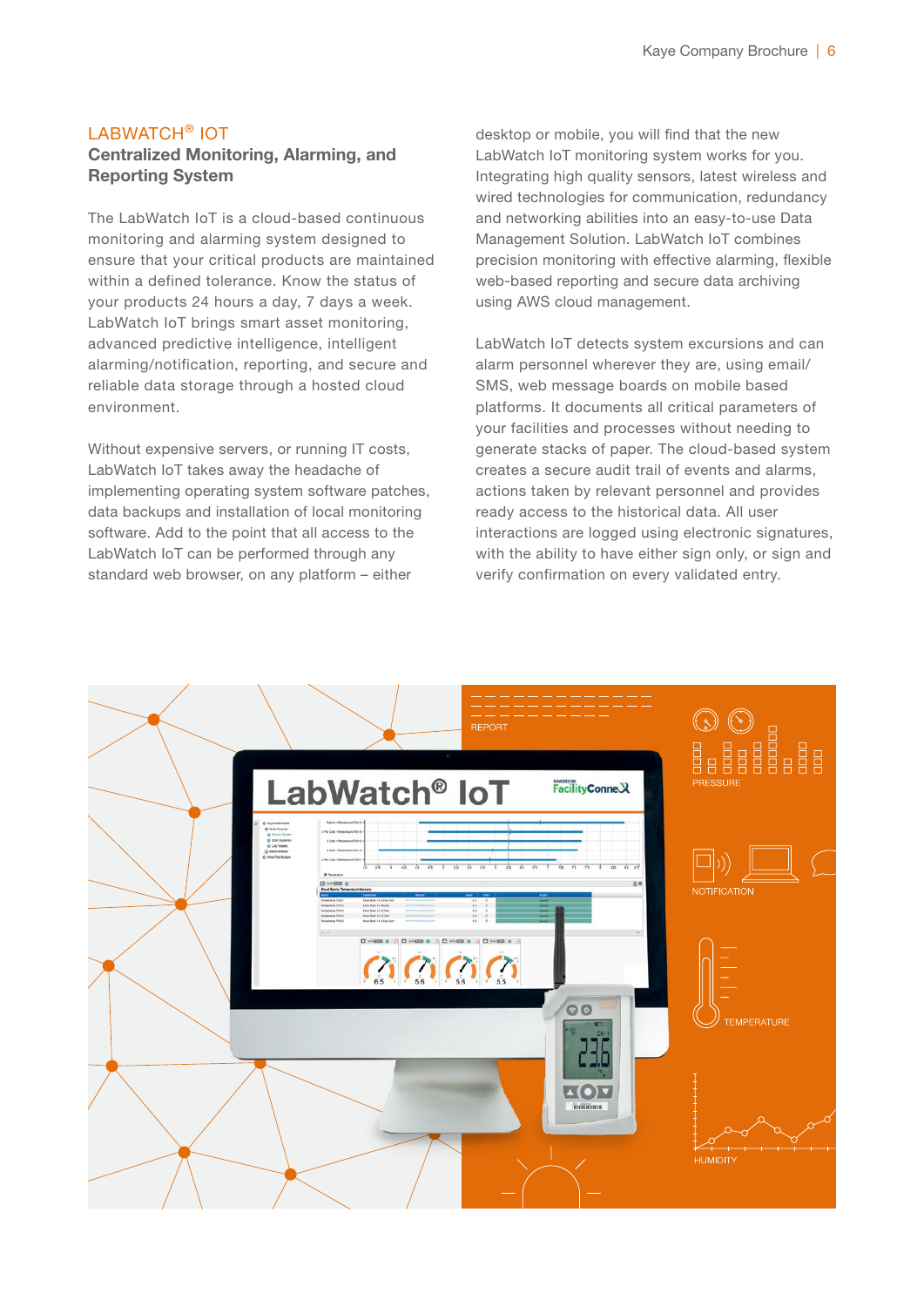## KAYE LOG Cold Chain Monitoring During Transport

The Kaye Log NFC Data Logger enables full temperature traceability during the transport of temperature, or temperature/humidity sensitive products. Upon arrival of the package, a go/no go LED (that can be personalized) indicates immediately if the cold chain has been breached. All temperature/humidity history can be directly accessed from any smartphone equipped with the NFC technology along with GPS and shipping information. Kaye's NFC Data Loggers utilizes the latest in NFC technology which allows contactless communication between devices like smartphones or other enabled devices. No matter where you are – with just one swipe on your NFC Technology equipped device it is now possible to instantly read, send and receive alerts. The Kaye NFC Data Loggers provide:

#### **NFC**

∙ Fast and secure data transfer with any NFC enabled mobile device.

∙ Eliminates the need to remove device from shipment.

#### Accurate and Robust

∙ Reliable measurement technology, electronic certificates included with each logger.

#### Alert LEDs

∙ Instant visual notification if thresholds have been breached.

#### Logistics Simplified

- ∙ Only 2.5 mm thick, easily integrates into any packaging.
- ∙ Label can be programmed with any shipment and product information.

#### Cloud Security

- ∙ Encrypted data transfer to the secure cloud.
- ∙ Access protected by user accounts.

#### Affordable, Single and Multiuse

∙ Different versions ranging from 36 days to 1 year of use.

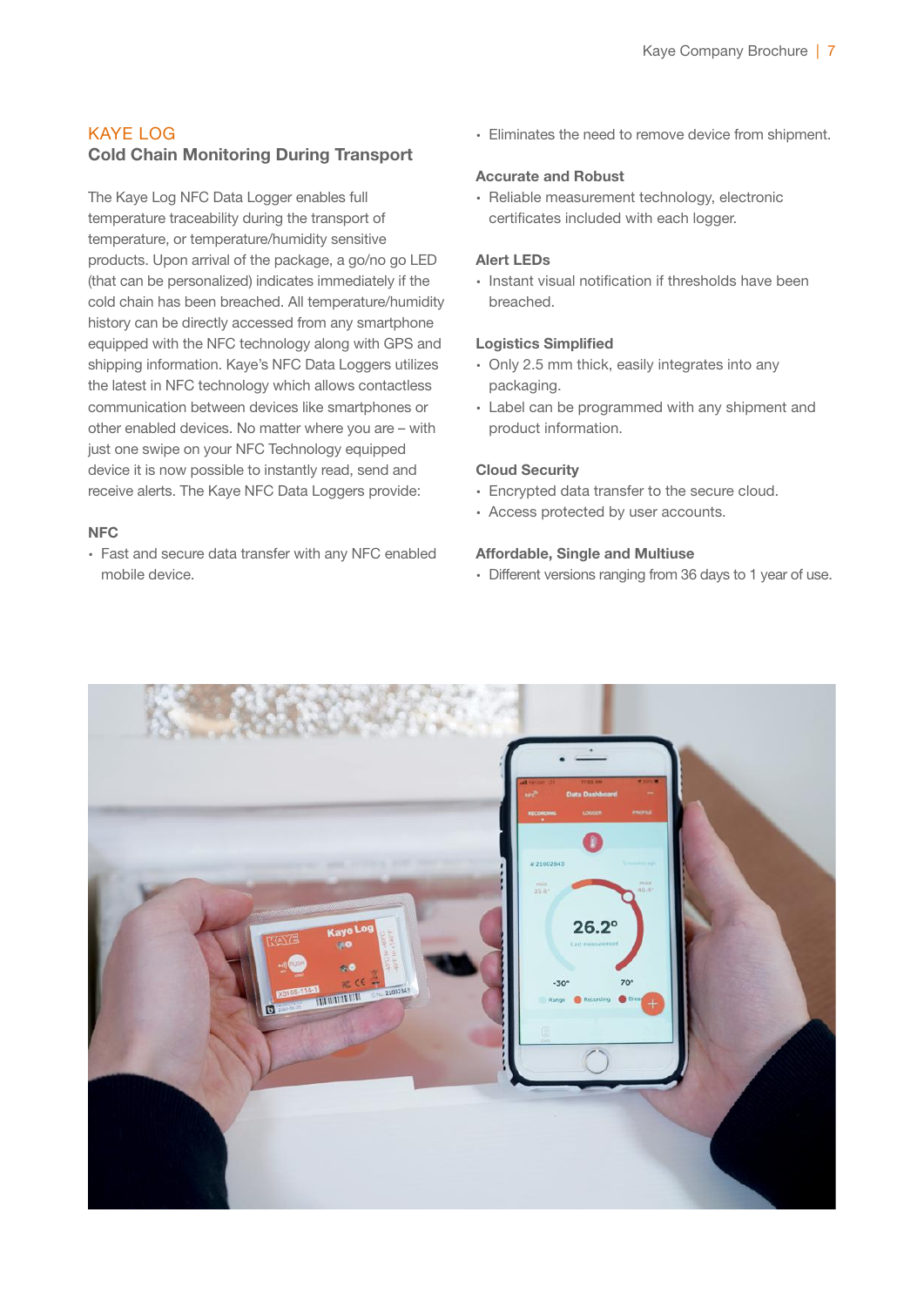## IRTD-400

## High-Accuracy Traceable Temperature **Standard**

The Kaye IRTD is a high accuracy traceable temperature standard used with Kaye Validation systems while calibrating sensors. The broad temperature range from -196°C to 420°C, with an accuracy of  $\pm$  0.025°C, enables it to be used for accurate, precise calibration of your validation thermocouples or loggers. The IRTD is an integral part of Kaye's automated sensor calibration system and communicates directly with all Kaye Validation systems. With the Kaye calibration interface box and IRTD Win Console software, it can also be used as a stand-alone, high-end temperature reference system.

#### Features and Benefits

- ∙ Temperature Range -196°C to 420°C
- ∙ Accuracy +/- 0.025°C/Resolution 0.001°C
- ∙ NVLAB/DAkkS calibration certificate





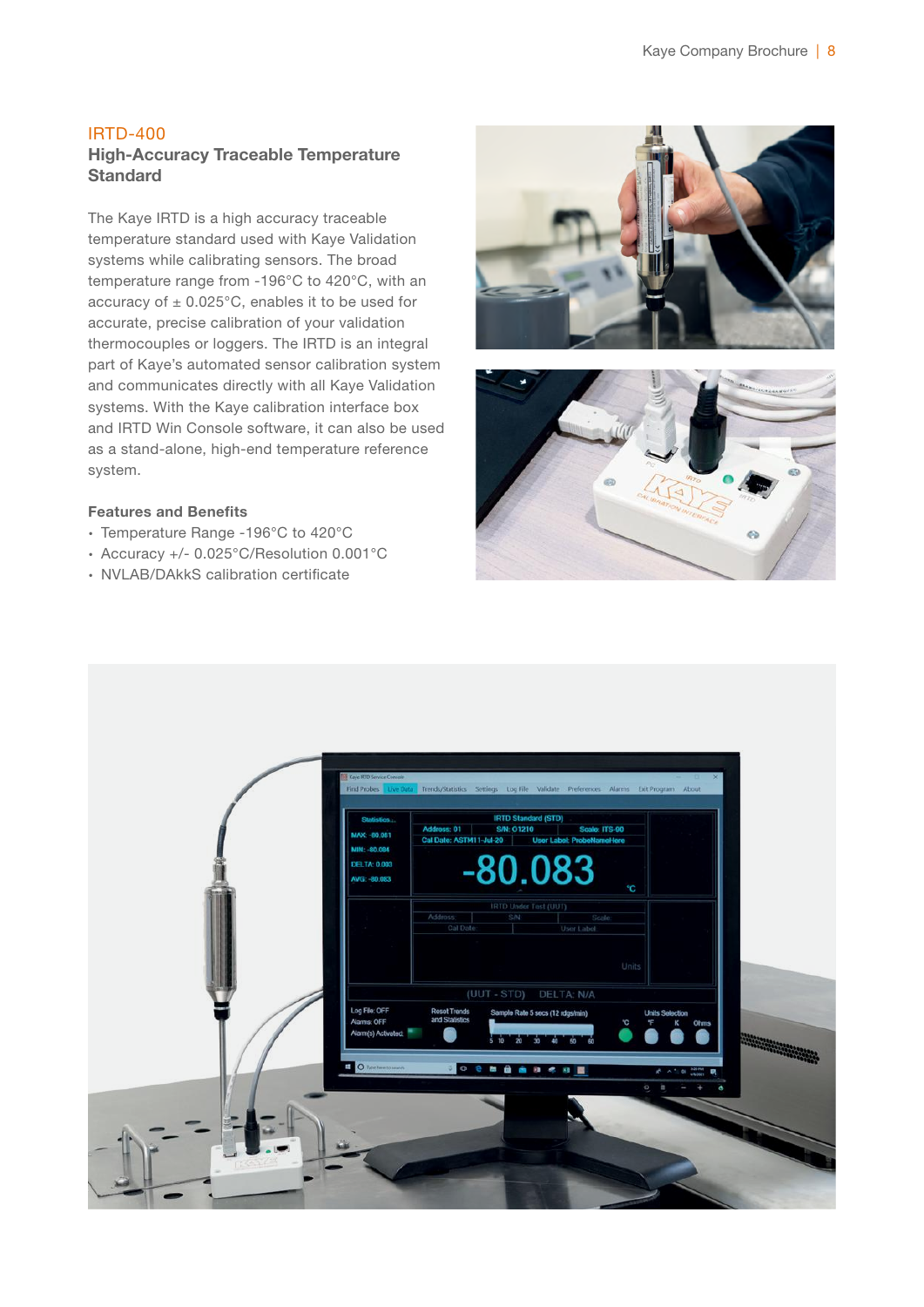## Kaye Service Solutions

#### OFFERING VALUE-ADDED SERVICES THAT ENHANCE YOUR PRODUCTIVITY

As a professional who works in validation, quality control/quality assurance, you understand how important risk assessment is. Every day you work to ensure that your products are functioning properly, and you rely on Kaye equipment to assist you in those efforts. So why trust anyone else to provide you with service on those products?

Working directly with the manufacturer guarantees that maintenance, repair, and calibrations of your products are being done properly and upgraded with the latest enhancements and always in

compliance with current regulatory guidelines. We take great pride in our line of equipment and are extremely meticulous about how each individual product is built and serviced. When you work straight with the manufacturer, you're getting the highest trained expert knowledge on Kaye products.

From our calibration technicians and field service engineers, to our account managers and customer care representatives, each person at Kaye is trained on the products, culture, and expectations of our customers to ensure we continue to deliver the quality, reliability and support customers have continued to associate with the name "Kaye".





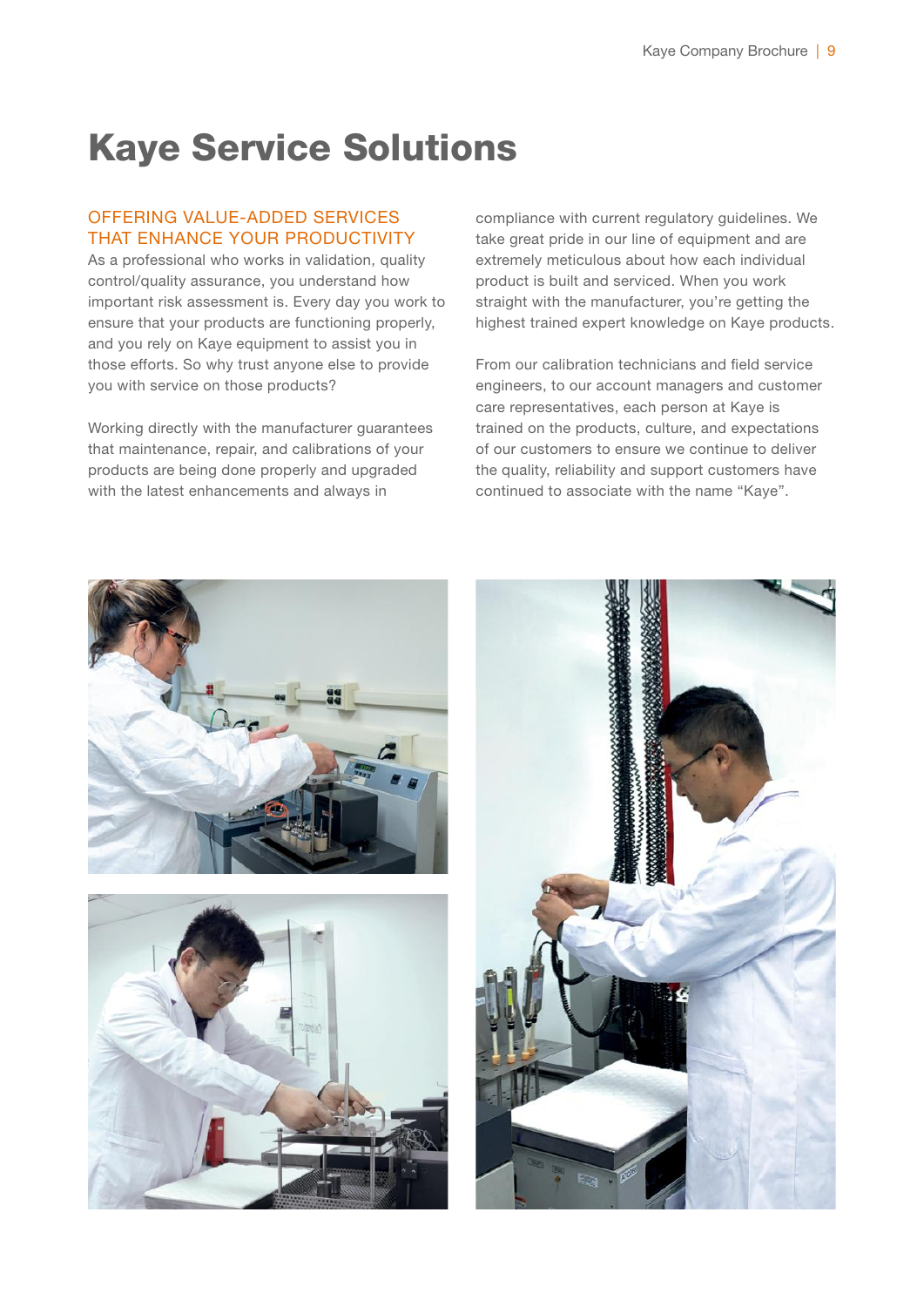

## SERVICE AGREEMENTS

Kaye offers a range of various Service Agreements to meet your critical calibration and maintenance needs. Our Maintenance Agreement programs go beyond normal calibration procedures offered by other third-party calibration houses and offer additional value, such as extended warranty coverage. The Service Agreements can be customized to meet your specific needs in regards to products, calibration/ maintenance intervals, and period of coverage.

## ISO ACCREDITATION

Kaye's Germany, China, and US laboratories hold DIN ISO 17025:2018 Accreditation, a prestigious distinction that indicates our labs demonstrate the highest standards and competency in generating valid results across the entire Kaye product line. This guarantees you receive the high-quality standard of accuracy in temperature, pressure, and humidity calibration.

### Key Benefits

- ∙ High accuracy laboratory accreditation according to ISO/IEC 17025
- ∙ Customized plan offers annual or semi-annual calibrations with on-site or factory services
- ∙ Factory-trained and certified technicians perform all calibrations and repairs
- ∙ Ability to lock in pricing on long term contracts (up to 3 years)
- ∙ Simplified RMA process and delivery prioritization

Please contact a Kaye representative for more information on specific services available in your area.

## Kaye Rental Solutions

Kaye offers and maintains a large fleet of rental validation equipment to meet your peak rental needs. We've designed our rental programs to be flexible and customizable. Whether you need one data logger or an entire validation system, we've got you covered.

We provide customizable and affordable options, including:

- ∙ Monthly and weekly rental options
- ∙ No upfront deposit or minimum commitment/ contract
- ∙ Rentals invoiced monthly and can be shortened or extended easily
- ∙ Large rental fleet gives customers options to serve their needs quickly
- ∙ Backed by expertise and service only the manu-

facturer can provide

- ∙ Products are maintained with latest software/ firmware versions
- ∙ Global company with ability to serve customers anywhere
- ∙ When rental is completed, each system is verified at factory and customer receives "As Found" report
- ∙ Systems are reset and data cleaned to ensure customer data integrity and privacy is maintained
- ∙ Customizable solutions with flexible, cost-effective contract terms
- ∙ Option to have Validator AVS and ValProbe RT systems qualified and prepared with IQ/OQ supporting documents

Contact your local account manager to find out why customers have put their trust in Kaye for their critical validation and monitoring needs.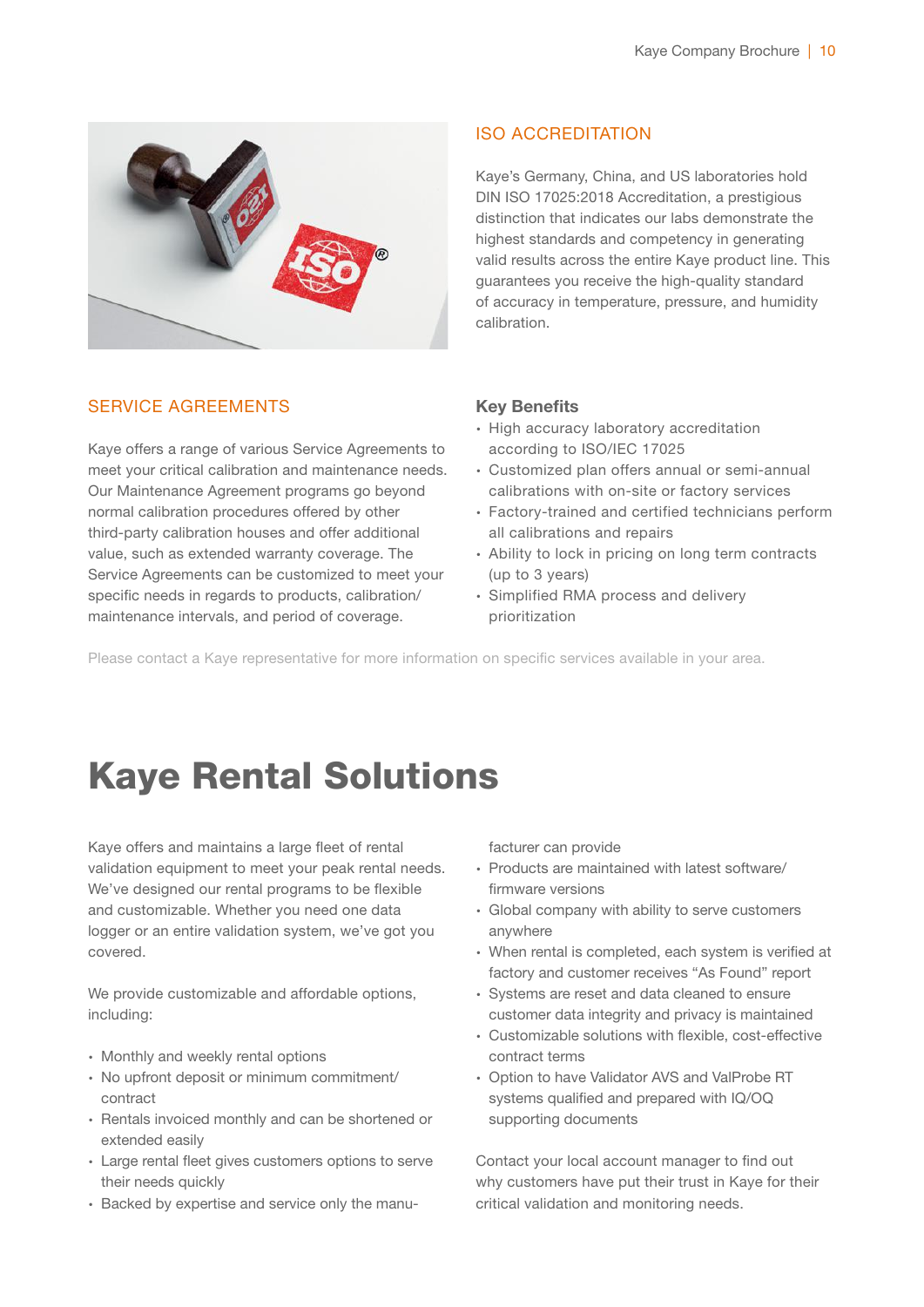